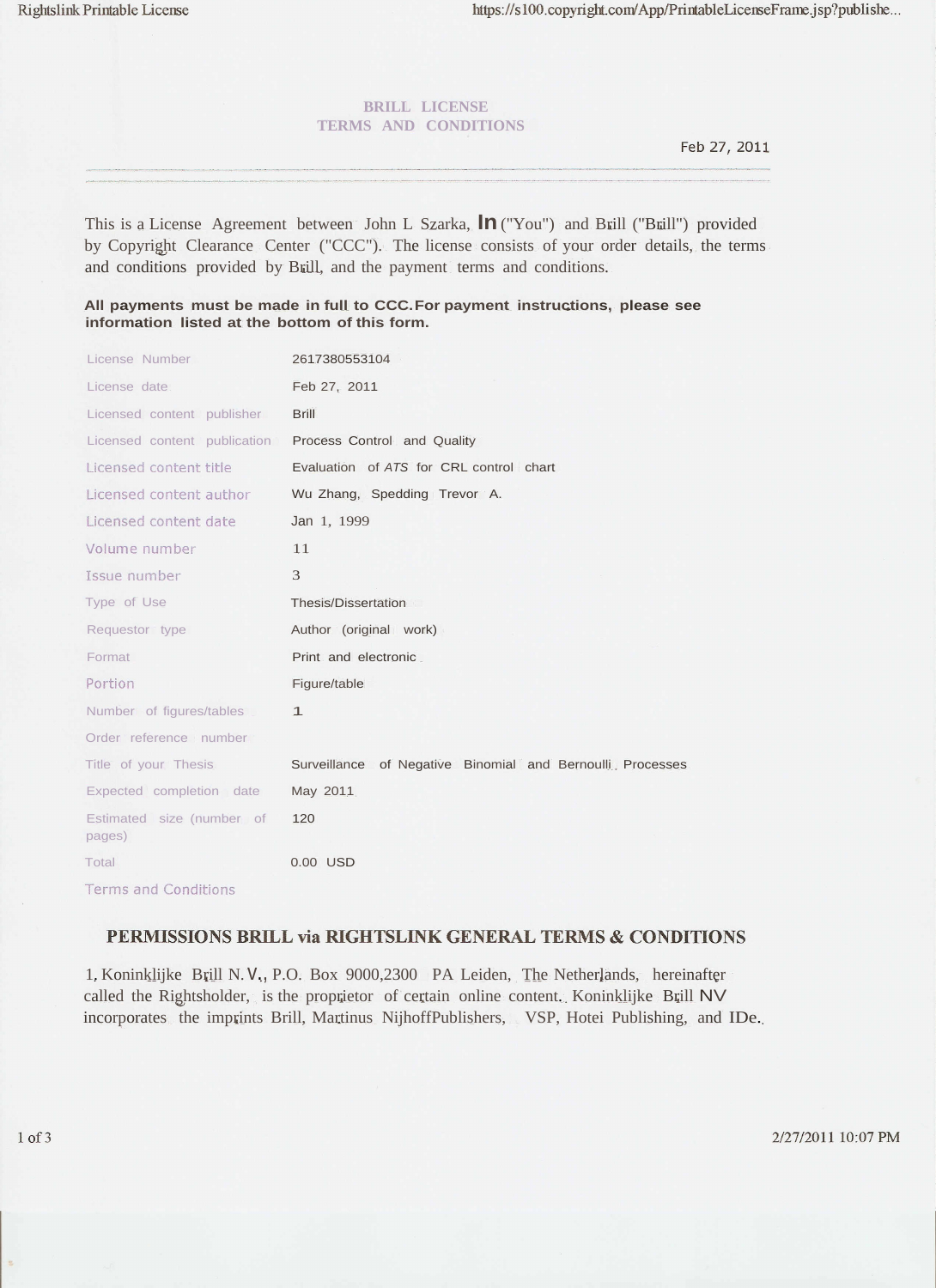2. The User wishes to make certain uses of part of the Rightsholder's content, hereinafter called the Licensed Materials, as agreed through an agreement made via the Rightslink Service.

3. Any agreement with the Rightslink Service pertaining to any Licensed Materials automatically implies agreement with the following terms and conditions.

4.This License is granted solely for such text and for such illustrations or other published materials of which the Rightsholder owns the copyright. Any text, illustrations or other materials published by the Rightsholder for which the Rightsholder does not own the copyright is excluded from the License. It is the sole responsibility of the User to verify the copyright ownership of the Rightsholder.

5. The Rightsholder shall retain the copyright and all other intellectual property rights in the Licensed Materials throughout the world, including but not limited to the exclusive right to publish the Licensed Materials in all languages, in whole or in part, including, without limitation, mechanical, digital and visual reproduction, electronic storage and retrieval systems, including internet and intranet delivery, and all other form of electronic publication now known or hereinafter invented.

6.The User shall not abridge, expand or otherwise alter the Licensed Materials without the written consent of the Rightsholder, other than permitted by this agreement via the RightsLink service.

7.The User will include in every form of use of any content a correct and complete copyright notice, containing the name of Koninklijke Brill NY, the year of publication, the name of the author of the Licensed Materials and of the work in which the Licensed Materials were originally published, and where possible a hyperlink to the work in which the Licensed Materials were originally published.

8. The User hereby indemnifies and agrees to defend the Rightsholder and its employees, agents, representatives, officers and directors, against all claims, liability, damages, costs and expenses, including legal fees and expenses, arising out of any use of Licensed Materials beyond the scope of the rights granted, or any use of any Licensed Materials which have been altered in any way by the User, including claims for defamation or infringement of or damage to rights of copyright, publicity, privacy or other tangible or intangible property.

9. LIMITATION OF LIABILITY OF THE RIGHTSHOLDER. UNDER NO CIRCUMSTANCES WILL THE RIGHTSHOLDER BE LIABLE FOR ANY DIRECT, INDIRECT, CONSEQUENTIAL OR INCIDENTAL DAMAGES (INCLUDING WITHOUT LIMITATION DAMAGES FOR LOSS OF BUSINESS PROFITS OR INFORMATION, OR FOR BUSINESS INTERRUPTION) ARISING OUT OF THE USE OR INABILITY TO USE ANY LICENSED MATERIALS. IN ANY EVENT, THE TOTAL LIABILITY OF THE RIGHTSHOLDER (INCLUDING ITS EMPLOYEES, AGENTS, REPRESENTATIVES, OFFICERS AND DIRECTORS) SHALL NOT EXCEED THE TOTAL AMOUNT

2/27/2011 10:07 PM